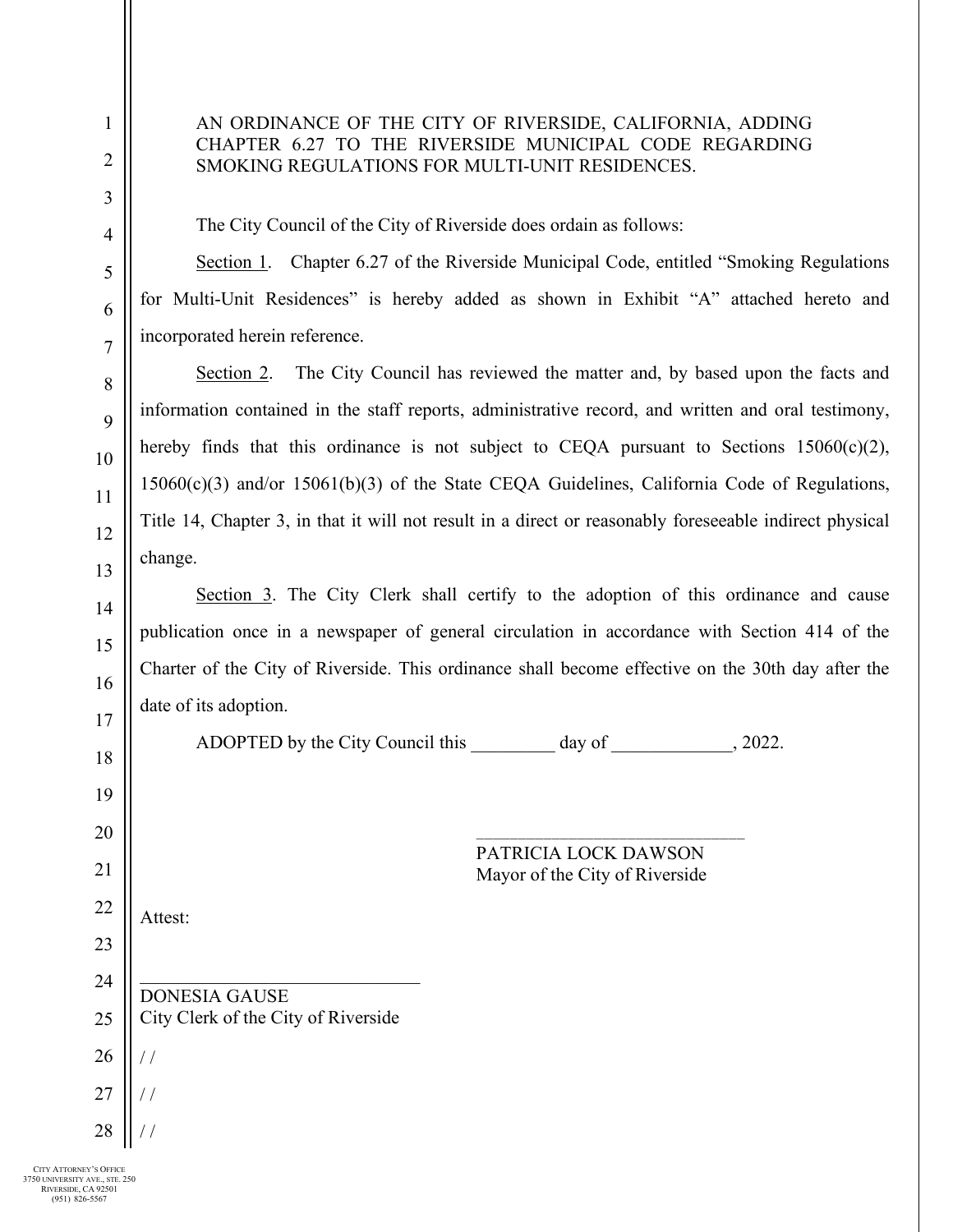| $\mathbf{1}$   |                                                                                      | I, Donesia Gause, City Clerk of the City of Riverside, California, hereby certify that the     |
|----------------|--------------------------------------------------------------------------------------|------------------------------------------------------------------------------------------------|
| $\overline{2}$ |                                                                                      | foregoing ordinance was duly and regularly introduced at a meeting of the City Council on the  |
| 3              |                                                                                      | day of ____________, 2022, and that thereafter the said ordinance was duly and                 |
| $\overline{4}$ |                                                                                      | regularly adopted at a meeting of the City Council on the _________ day of ____________, 2022, |
| 5              | by the following vote, to wit:                                                       |                                                                                                |
| 6              | Ayes:                                                                                |                                                                                                |
| 7              | Noes:                                                                                |                                                                                                |
| 8              | Absent:                                                                              |                                                                                                |
| 9              | Abstain:                                                                             |                                                                                                |
| 10             | IN WITNESS WHEREOF, I have hereunto set my hand and affixed the official seal of the |                                                                                                |
| 11             |                                                                                      |                                                                                                |
| 12             | City of Riverside, California, this ________ day of ______________, 2022.            |                                                                                                |
| 13             |                                                                                      |                                                                                                |
| 14             |                                                                                      | City Clerk of the City of Riverside                                                            |
| 15             |                                                                                      |                                                                                                |
| 16             |                                                                                      |                                                                                                |
| 17             |                                                                                      |                                                                                                |
| 18             |                                                                                      |                                                                                                |
| 19             |                                                                                      |                                                                                                |
| 20             |                                                                                      |                                                                                                |
| 21             |                                                                                      |                                                                                                |
| 22             |                                                                                      |                                                                                                |
| 23             |                                                                                      |                                                                                                |
| 24             |                                                                                      |                                                                                                |
| 25             |                                                                                      |                                                                                                |
| 26             |                                                                                      |                                                                                                |
| 27<br>28       | CA 20-0957                                                                           |                                                                                                |
|                | \\Rc-citylaw\cycom\WPDOCS\D029\P031\00643309.DOC                                     |                                                                                                |

CITY ATTORNEY'S OFFICE 3750 UNIVERSITY AVE. RIVERSIDE, CA 92501 (951) 826-5567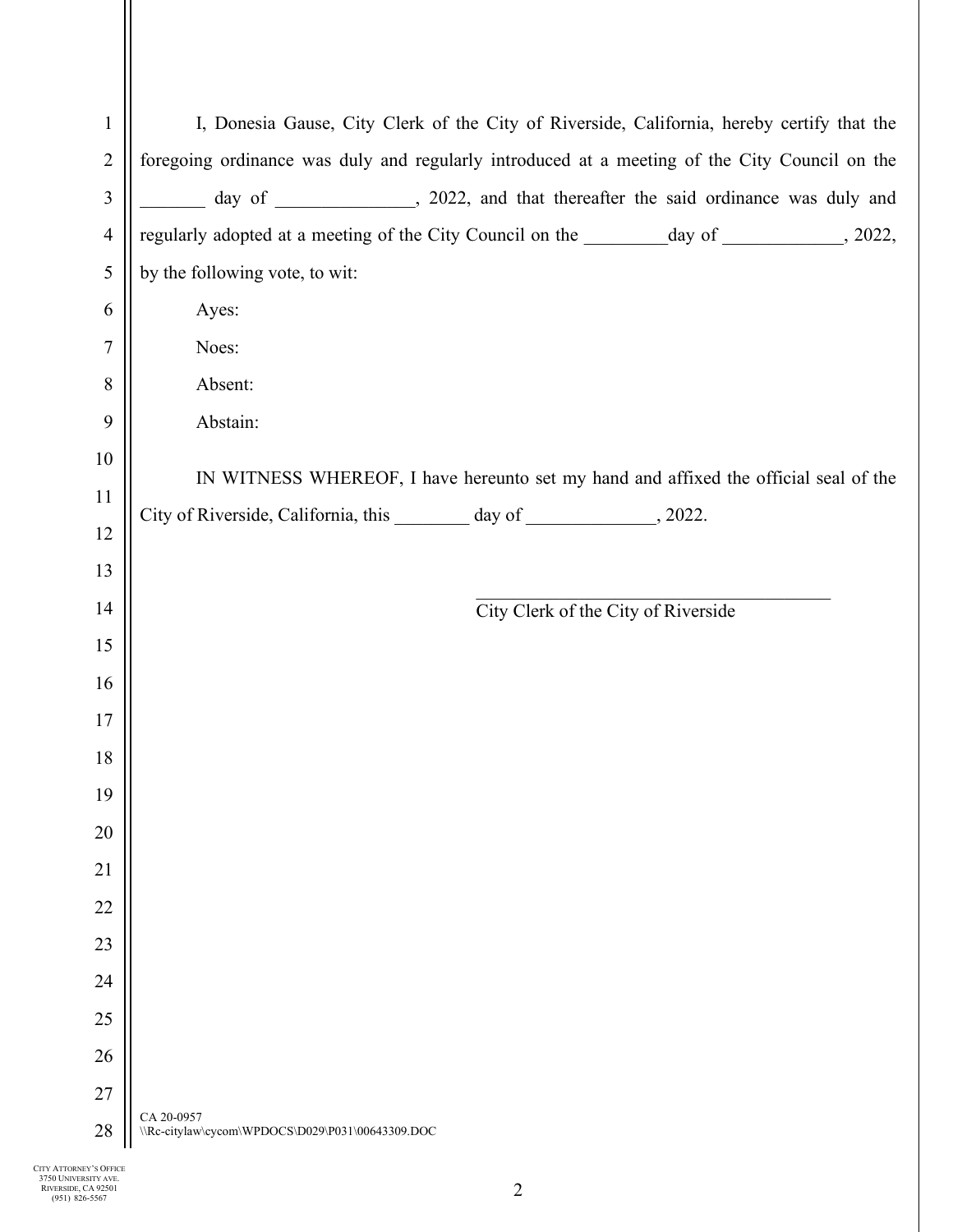### **EXHIBIT "A"**

#### **Chapter 6.27**

#### **SMOKING REGULATIONS FOR MULTI-UNIT RESIDENCES**

| <b>Sections:</b> |                                                                       |
|------------------|-----------------------------------------------------------------------|
| 6.27.010         | Findings.                                                             |
| 6.27.020         | Purpose.                                                              |
| 6.27.030         | Definitions.                                                          |
| 6.27.040         | Smoking prohibited in multi-unit residences; designated smoking area. |
| 6.27.050         | Posting of signs required.                                            |
| 6.27.060         | Required lease terms for all units in rental complexes.               |
| 6.27.070         | Penalties and enforcement.                                            |
| 6.27.080         | Limitations and exceptions.                                           |

#### **Section 6.27.010 Findings.**

The City Council of the City of Riverside finds as follows:

A. Since 1964, approximately 2.5 million nonsmokers have died from health problems caused by exposure to secondhand smoke. Secondhand smoke is responsible for an estimated 41,300 heart disease-related and lung cancer-related deaths among adult nonsmokers each year in the United States<sup>1</sup>. Secondhand smoke kills more than 400 infants every year<sup>2</sup>. Secondhandsmoke exposure adversely affects fetal growth with an increased risk of low birth weight and of Sudden Infant Death Syndrome in infants of mothers who smoke<sup>3</sup>. Just 30 minutes of exposure to secondhand smoke is sufficient to damage blood vessels in a healthy nonsmoker<sup>4</sup>.

B. Secondhand aerosol emitted from electronic smoking devices has been identified as a health hazard<sup>567</sup> as evidenced by research finding at least ten chemicals known to the State of

 California Department of Public Health California Tobacco Control Program. *State Health Officer's Report on E-Cigarettes: A Community Health Threat*. Sacramento, CA. (2015). Available at:

https://www.cdph.ca.gov/Programs/CCDPHP/DCDIC/CTCB/CDPH%20Document%20Library/Policy/ElectronicS mokingDevices/StateHealthEcigReport.pdf. 7

<sup>&</sup>lt;sup>1</sup> Centers for Disease Control and Prevention. Secondhand Smoke (SHS) Facts. Available at: https://www.cdc.gov/tobacco/data\_statistics/fact\_sheets/secondhand\_smoke/general\_facts/

<sup>&</sup>lt;sup>2</sup> Centers for Disease Control and Prevention (CDC). Secondhand Smoke: An Unequal Danger. CDC Vital Signs. 2015. Available at: www.cdc.gov/vitalsigns/pdf/2015-02-vitalsigns.pdf.

<sup>&</sup>lt;sup>3</sup> J. Wagner et al., *Environmental Tobacco Smoke Leakage from Smoking Rooms*, Journal of Occupational and Environmental Hygiene, 1:110-118 (2004).

<sup>4</sup> Christian Heiss, MD, Nicolas Amabile, MD., Andrew C. Lee, MD, et al. *Brief Secondhand Smoke Exposure Depresses Endothelial Progenitor Cells Activity and Endothelial Function: Sustained Vascular Injury and Blunted Nitric Acid Production,* J Am Coll Cardiol (2008). 5

State of California Office of Environmental Health Hazard Assessment. The Proposition 65 List. January 2017. Available at: https://oehha.ca.gov/proposition-65/proposition-65-list. 6

Grana R, Benowitz N, Glantz S. *Background Paper on E-cigarettes (Electronic Nicotine Delivery Systems)*. Center for Tobacco Control Research and Education. 2013. Available at: http://escholarship.org/uc/item/13p2b72n.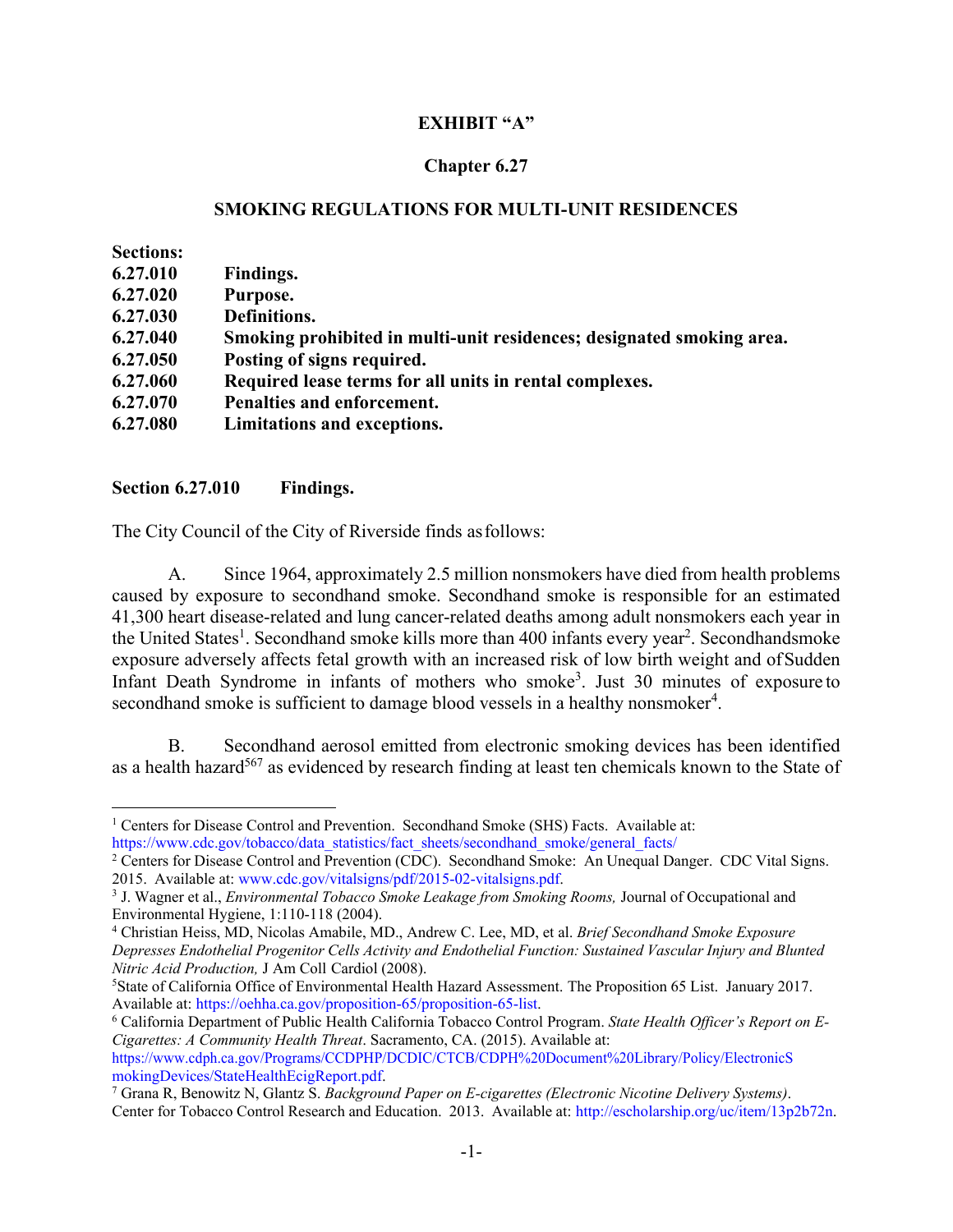California to cause cancer, birth defects, or other reproductive harm, such as formaldehyde, acetaldehyde, lead, nickel, and toluene to be present in electronic smoking devices<sup>8910</sup>.

C. It is the intent of the City Council of the City of Riverside to provide for the public's health, safety, and welfare by discouraging the inherently dangerous activity of smoking around non-consenting individuals, protecting children from exposure to smoking where they live and play, and protecting the public from nonconsensual exposure to secondhand smoke in and around their homes.

### **Section 6.27.020 Purpose.**

It is the purpose of this chapter to protect the public health, safety, and welfare of the residents of the city by regulating the inherently dangerous behavior of smoking around non-tobacco users, by protecting children from exposure to smoking where they live and play, and by protecting the public from nonconsensual exposure to secondhand smoke in and around their homes.

### **Section 6.27.030 Definitions.**

The following words, terms, and phrases, when used in this chapter, shall have the meanings ascribed to them in this section, except where the context clearly indicates a different meaning:

*Common area* means every interior or exterior area of a multi-unit residence that residents of more than one unit of the multi-unit residence are entitled to enter or use, including, for example, halls, paths, lobbies, courtyards, elevators, stairs, community rooms, recreation areas or rooms, playgrounds, gym facilities, swimming pools, spas, jacuzzis, parking garages, parking lots, restrooms, laundry rooms, cooking areas, and eating areas.

*Effective date of this Chapter* means the date this ordinance is adopted.

*Electronic smoking device* means an electronic device that can be used to deliver an inhaled dose of nicotine, or other substances, including any component, part, or accessory of such a device, whether or not sold separately; and includes any such device, whether manufactured, distributed, marketed, or sold as an electronic cigarette, an electronic cigar, an electronic cigarillo, an electronic pipe, an electronic hookah, or any other product name or descriptor.

*Enclosed* means closed in by a roof and walls with appropriate openings for ingress and egress.

<sup>8</sup> German Cancer Research Center. "Electronic Cigarettes – An Overview". Red Series Tobacco Prevention and Tobacco Control. Heidelberg. 2013. Available at: https://www.dkfz.de/en/presse/download/RS-Vol19-E- Cigarettes-EN.pdf

<sup>9</sup> Goniewicz ML, Knysak J, Gawron M, et al. *Levels of selected carcinogens and toxicants in vapour from electronic cigarettes*. Tob Control. 2013;1:1 8. doi:10.1136/tobaccocontrol-2012-050859.

<sup>10</sup> Schripp T, Markewitz D, Uhde E, Salthammer T. *Does e-cigarette consumption cause passive vaping?* Indoor Air. 2013; 23(1):25-31. doi:10.1111/j.1600-0668.2012.00792.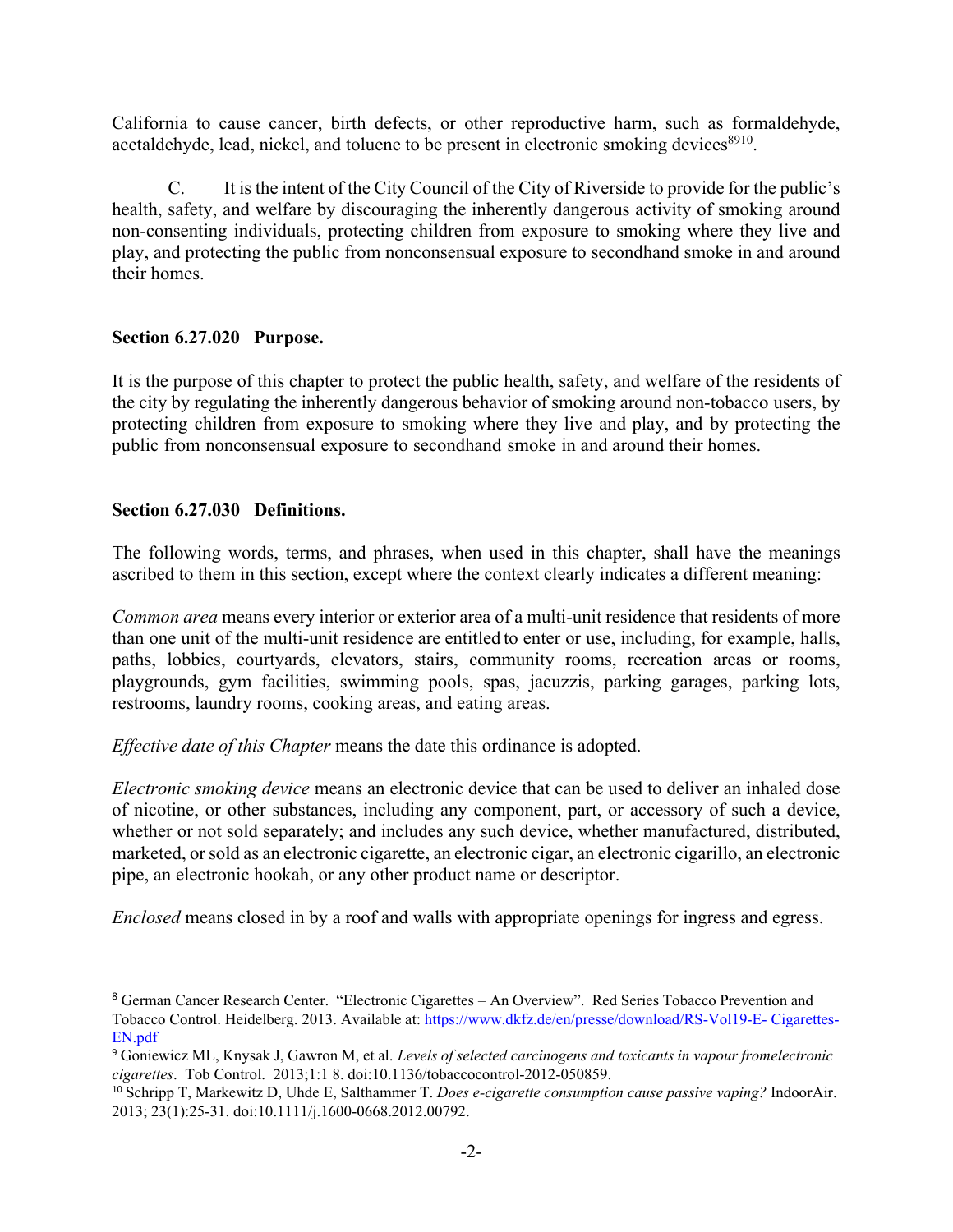*Landlord* means any person or entity who owns property let for residential use.

*Multi-unit residence* means a residential property that contains two (2) or more units rented or available to be rented and not occupied by a landlord of the premises. This does not include condominiums, mobile home parks, hotels or motels. The following types of housing are specifically excluded from this definition:

A single-family home;

A detached or attached accessory dwelling unit on a single-family zoned property;

A hotel; and

A mixed hotel/common interest development project.

*Smoke or smoking* means and includes any of the following: (1) the direct burning or indirect heating of any cigar, cigarette, pipe, electronic smoking device, or any similar kind of smoking equipment or article, using any form of tobacco, plant product, or other combustible substance in any form, or (2) the holding or carrying of a lighted or operated cigar, cigarette, pipe, electronic smoking device, or any other lighted smoking equipment or device, or (3) emitting or exhaling the smoke directly from a cigar, cigarette, pipe, electronic smoking device, or any other lighted smoking equipment or device. "Smoke" also means the gaseous or vaporous products or particles created by the use of a lighted or operated pipe, cigar, cigarette, electronic smoking device, or other kind of smoking equipment or article.

*Unit* means any personal dwelling space in a multi-unit residence. A unit shall include any associated exclusive-use area, such as, for example, a private balcony, porch, deck, or patio.

#### **Section 6.27.040 Smoking prohibited in multi-unit residences; designated smoking area**

A. It shall be unlawful for any person to smoke in any multi-unit residence, including in a unit or common area of the multi-unit residence, unless in a designated smoking area as specified in this Chapter.

B. The landlord or manager of a multi-unit residence may designate a portion of that multi-unit residence where smoking is allowed. Any such designated area must:

- 1. Not be in any enclosed area;
- 2. Be located at least twenty-five (25) feet from any enclosed area;

3. Not include and must be at least twenty-five (25) feet from play or recreation areas including, but not limited to, areas improved or designated for swimming or other sports, playgrounds, etc.;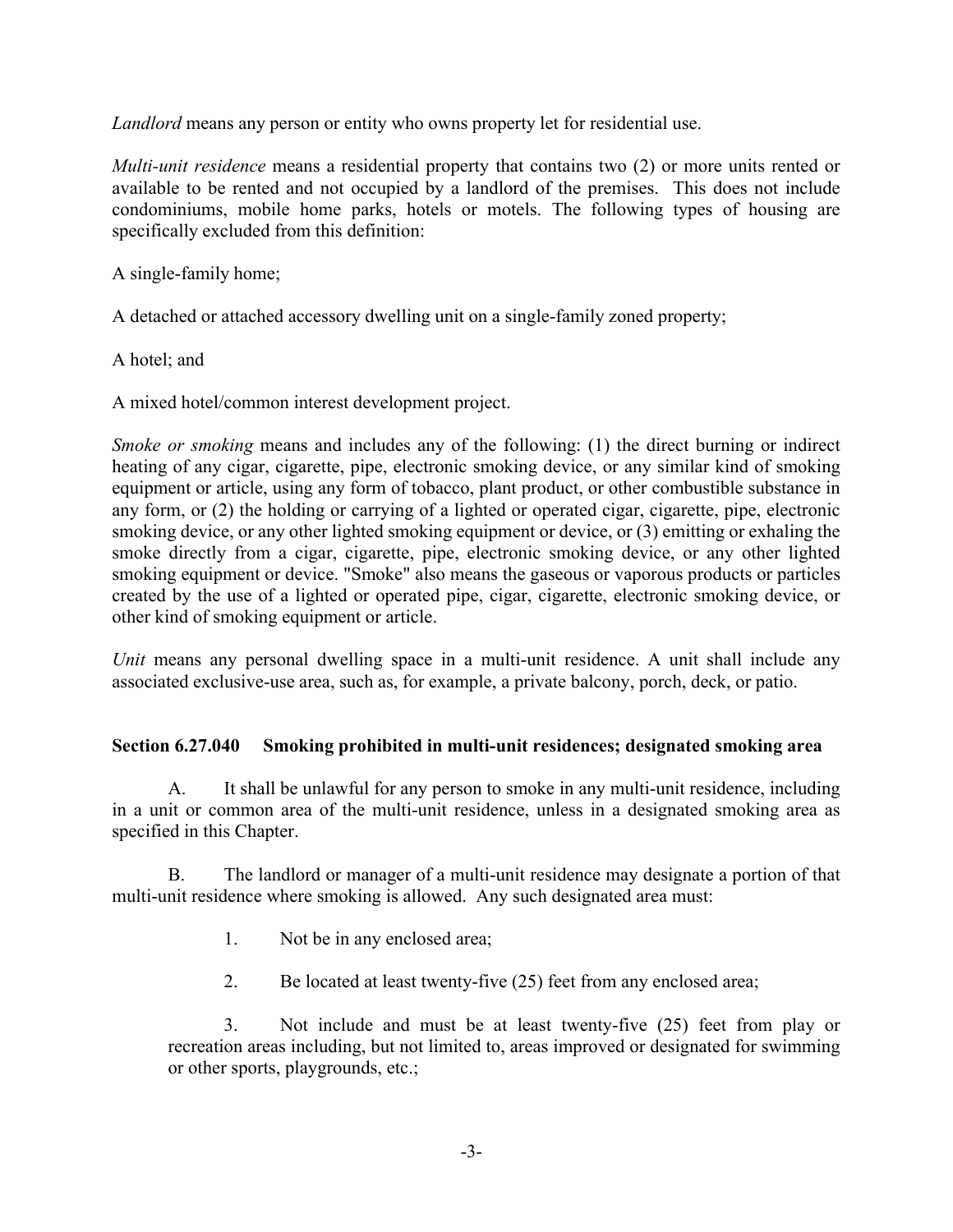4. Be no more than twenty-five (25) percent of the total outdoor area of the multi-unit residence property;

5. Have a clearly marked perimeter;

6. Be identified by conspicuous signs as provided in Section 6.27.050 of this Code; and

7. Not overlap with any area in which smoking is otherwise prohibited by this chapter or other law.

## **Section 6.27.050 Posting of signs required.**

A. Except where other signs are required, whenever and wherever smoking is prohibited in this Chapter, "No Smoking" or "Smoke Free" signs shall be conspicuously posted by the landlord, operator, manager, or other persons having control of such room, building, or other place where smoking is prohibited. Signage required by this section shall be prominently displayed, shall clearly recite the phrase "no smoking" and/or use the international no-smoking symbol and shall cite the appropriate section of the City of Riverside Municipal Code. Such signs shall be posted not less than five feet nor more than eight feet above the floor and shall be of sufficient number and location to cause the message of the signs to be clearly visible and readable.

B. It shall be unlawful for any person to willfully mutilate or destroy any sign required by this section.

## **Section 6.27.060 Required lease terms for all units in rental complexes**.

A. Prior to the effective date of a new lease, or of an amendment that extends the term, a landlord shall provide each tenant and prospective tenant in a rental complex with:

1. A written notice clearly stating that as of June 9, 2022, smoking is prohibited in the rental complex, including but not limited to within the unit and all common areas; and

2. A copy of this chapter.

B. Every lease or other rental agreement for the occupancy of a unit in a rental complex entered into, renewed, or continued month-to-month after June 9, 2022, shall include, or be amended to include, the following provisions:

1. A clause providing that as of June 9, 2022, or an earlier date if the landlord so determines, it is a material breach of the lease or other rental agreement to allow or engage in smoking in the unit. Such clause shall be substantially consistent with the following: "It is a material breach of this agreement for tenant or any other person subject to the control of the tenant or present by invitation or permission of the tenant to engage in smoking in the unit.

2. A clause providing that it is a material breach of the lease or other rental agreement for tenant or any other person subject to the control of the tenant or present by invitation or permission of the tenant to engage in smoking in any common area of the property. Such clause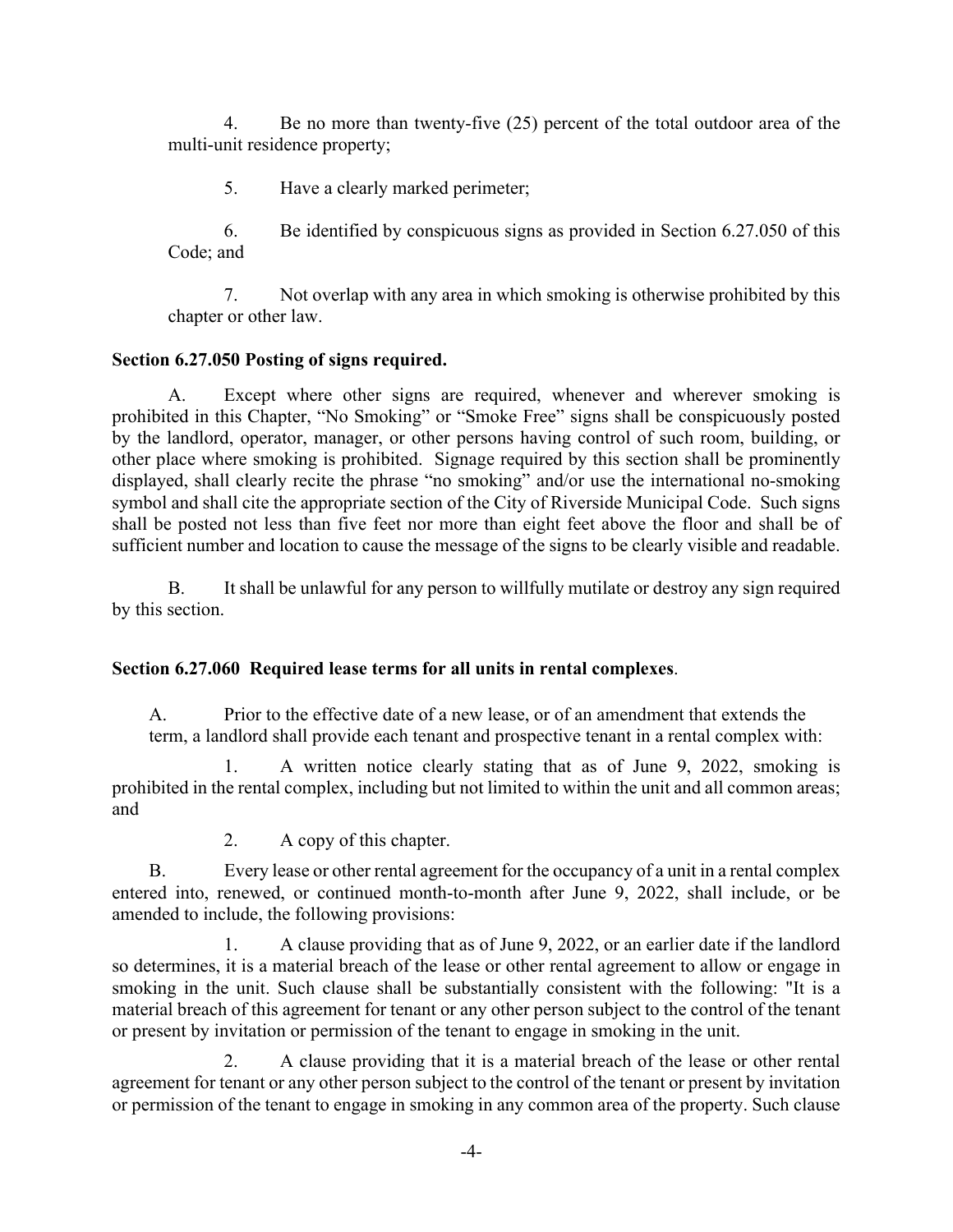shall be substantially consistent with the following: "It is a material breach of this agreement for tenant or any other person subject to the control of the tenant or present by invitation or permission of the tenant to engage in smoking in any common area of the property.

3. A clause providing that it is a material breach of the lease or other rental agreement for tenant or any other person subject to the control of the tenant or present by invitation or permission of the tenant to violate any law regulating smoking while anywhere on the property. Such clause shall be substantially consistent with the following: "It is a material breach of this agreement for tenant or any other person subject to the control of the tenant or present by invitation or permission of the tenant to violate any law regulating smoking while anywhere on the property.

C. This chapter shall not create additional liability in a landlord to any person for a tenant's breach of any smoking provision in a lease or other rental agreement for the occupancy of a unit in a rental complex if the landlord has fully complied with this section and subsections B and C of Section 6.27.060.

D. Failure to enforce any smoking provision required by this chapter shall not affect the right to enforce such provision in the future, nor shall a waiver of any breach constitute a waiver of any subsequent breach or a waiver of the provision itself.

E. A unit designated non-smoking by action of the landlord or by the force of this Chapter shall not be subject to the smoking restrictions while the legal tenant(s) in occupancy on the effective date of this Chapter continuously lease(s) the unit.

# **6.27.070 Private enforcement.**

A. Any Person, including a legal entity, organization, or a government agency, acting for the interests of itself, its members, or the general public, may bring a civil action against any person violating the provisions of this Chapter. Upon proof of a violation, a court shall award the following:

- 1. Damages in the amount of either:
	- a. Upon proof, actual damages; or

b. With insufficient or no proof of actual damages, \$500 for each violation of this Chapter (hereinafter "Statutory Damages"). Each day of a continuing violation shall constitute a separate violation. Notwithstanding any other provision of this Chapter, no Person suing on behalf of the general public shall recover Statutory Damages based upon a violation of this Chapter if a previous claim brough on behalf of the general public by another Person for Statutory Damages and based upon the same violation has been adjudicated, whether or not the Person bringing the subsequent claim was a party to the prior adjudication.

2. Exemplary damages, where it is proven by clear and convincing evidence that the defendant (i.e. person violating this Chapter) is guilty of oppression, fraud, malice, retaliation, or conscious disregard for the public health.